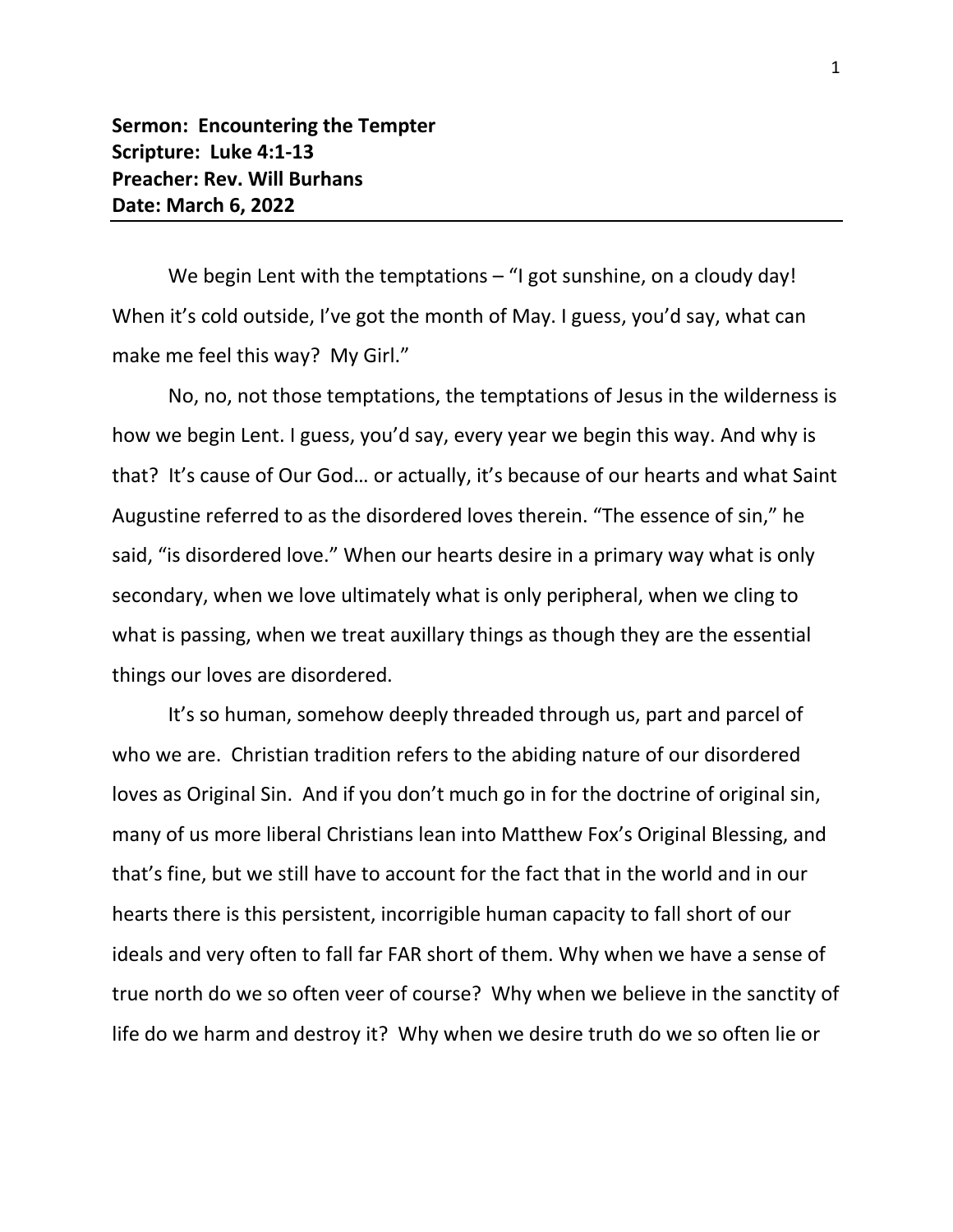hedge it? It's almost as though we are lured away or deceived somehow away from what is good and true and right.

That's how the Bible presents it to some extent, that there is an active force working against human flourishing and whether we think of that literally or metaphorically the lived experience of it, I think is hard to dismiss. And as we enter into what we call the penitential season of Lent, this 6 weeks leading up to Holy Week and Easter, we wade right into these waters and read of Jesus in wilderness encountering the Tempter or the Deceiver and we are invited to consider how the desires of our hearts become disordered, to offer that disordered-ness to God and to pray that our desire may become re-ordered again unto God's love.

And Jesus will be our guide as we consider his encounter with the Deceiver, the Father of Lies, and we see at least 3 important things which can help us recognize our own temptations and course correct for our disordered loves during this season of Lent. Cause what we witness from Jesus' encounter, and what we can expect from our own, is that his temptations were:

1. Very personal,

2. Very subtle,

3. Very relentless.

First of all, The Tempter or Deceiver meets Jesus in the wilderness and immediately gets very personal. Remember what happens just before this – Jesus is baptized by John in the Jordon and hears God say to him "You are *my* son, the beloved, with you I am well pleased." Then Jesus is driven into the wilderness for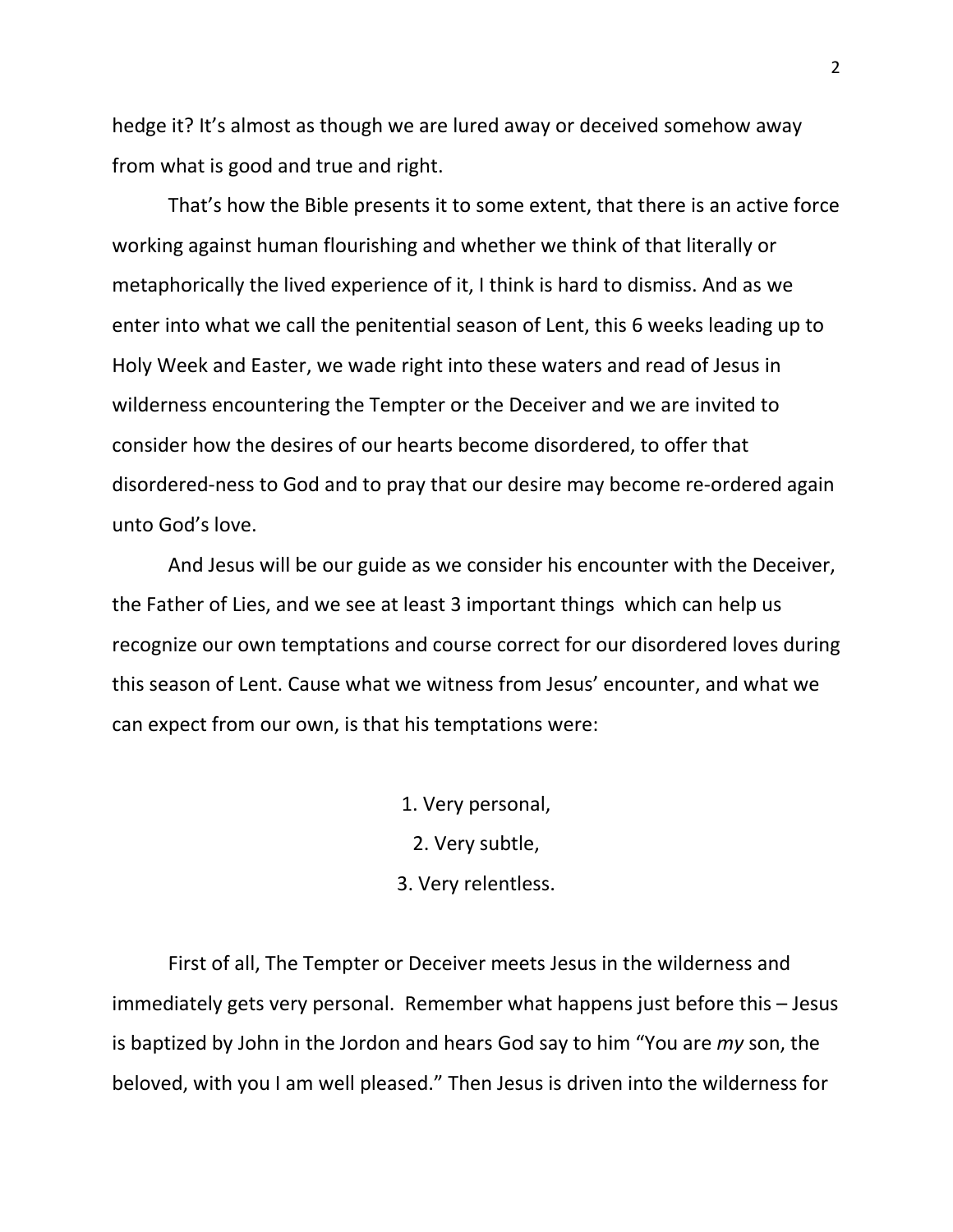this time of fasting and prayer. The Tempter, after giving Jesus time to get hungry and vulnerable out there – "he ate nothing for those days and became famished," it says in verse 2 –goes right for that most intimate and personal spiritual experience that Jesus just had and says "So IF you are the Son of God"… in other words "ok, "Son of God" that's a big thing to claim, are you sure you heard it correctly? How about a little proof of that? Surely your father wouldn't want you hungry, turn these stones into bread. Oh and "You are beloved" by God? You sure about that? How about throwing yourself down from the temple and seeing just how much God loves you?

I think the Tempter here goes for a core wound in Jesus. Remember Joseph was not Jesus' real father, there was scandal around his birth? Joseph likely died early in Jesus' life cause we don't hear about him afterward and I just wonder if that was a grief, a deep-seated wound in Jesus' heart, the question of who was his father and what it meant to have a father and be a son. And I wonder if hearing God say at his baptism "You are my son" was profoundly healing for him. And "you are beloved" was in some deep way what Jesus alone needed to hear and believe above all else – his father saying you are MY son and well loved. I would guess that was Jesus' tender spot? And, it's exactly where the Tempter goes.

It's there for all of us, those tender spots, the place of early and primary wounding. We all have our particular hurt or grief within, that either we came into the world with or where we were wounded at a very early age.

The Enneagram which is a sort of Myers Briggs personality inventory that some of you know, suggests that there are fundamentally 9 types of personalities that we humans develop to address our basic wounding and the core fear that results – so the Enneagram 1 or the Perfectionist, for instance, has a core wound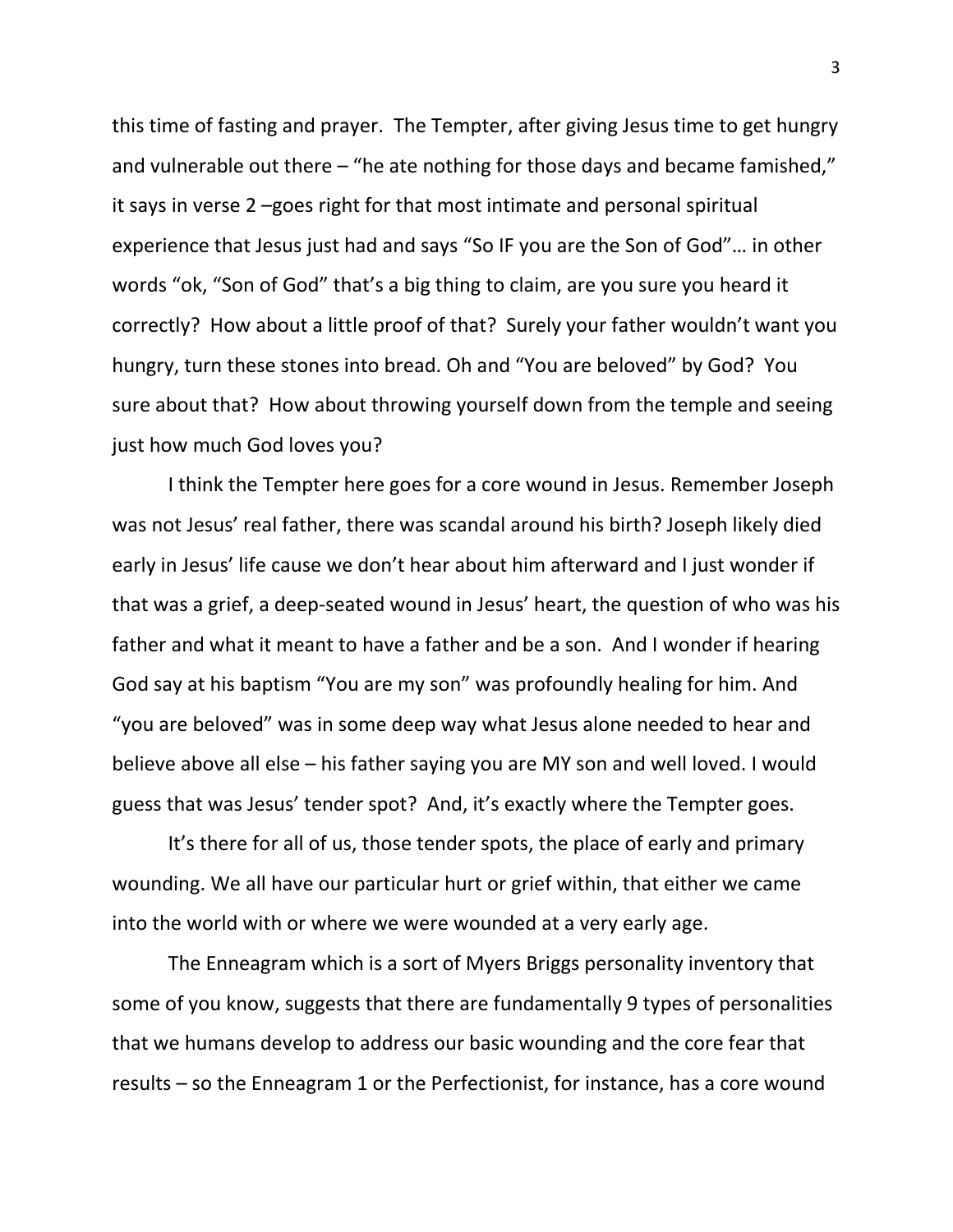where they have come to doubt their goodness and so their drive is to be perfect and perfectly good to address that wound and they fear being bad reflects deeply and completely on who they are. Those who are of the Enneagram type 6 have a core wound of being abandoned without support and so their drive is to grasp at authority and not trust themselves but to always look for outside guidance and affirmation. Just to give you two examples.

The idea is that we each have uniquely tender and painful spots of vulnerability that drive us and determine us more than we know and it's there where we can most easily get thrown off course and lose our sense of true north. Or you might say that the Tempter has a special way of fingering that spot in us to get us to grasp for a fix to that gaping wound that exacerbates it instead of healing it. For the Enneagram 9 personality type, for instance, the peacemaker, the temptation is to opt above all else for comfort and easefulness, believing that being accommodating will bring him the love he most needs and how this becomes a disordered love - in Augustinian terms - is when he runs rough shod over truth and honesty, for instance, in an effort to please and pacify.

It's very personal and specific to our various personality types, just how our lives become disordered and how we each fall into sin and separation. And such temptations are much more problematic than how the church has traditionally defined temptations as sexual deviancy and wrong beliefs and impure living. Living the straight and narrow doesn't necessarily help us avoid temptations but just buries them to where they are harder to notice…which brings me to point 2.

The Tempter not only tempt us in ways that are deeply personal to ourselves, to our core wounds and needs, but the temptations are very subtle. It's not like the Devil tempts Jesus to do bad things, it's that he tempts Jesus with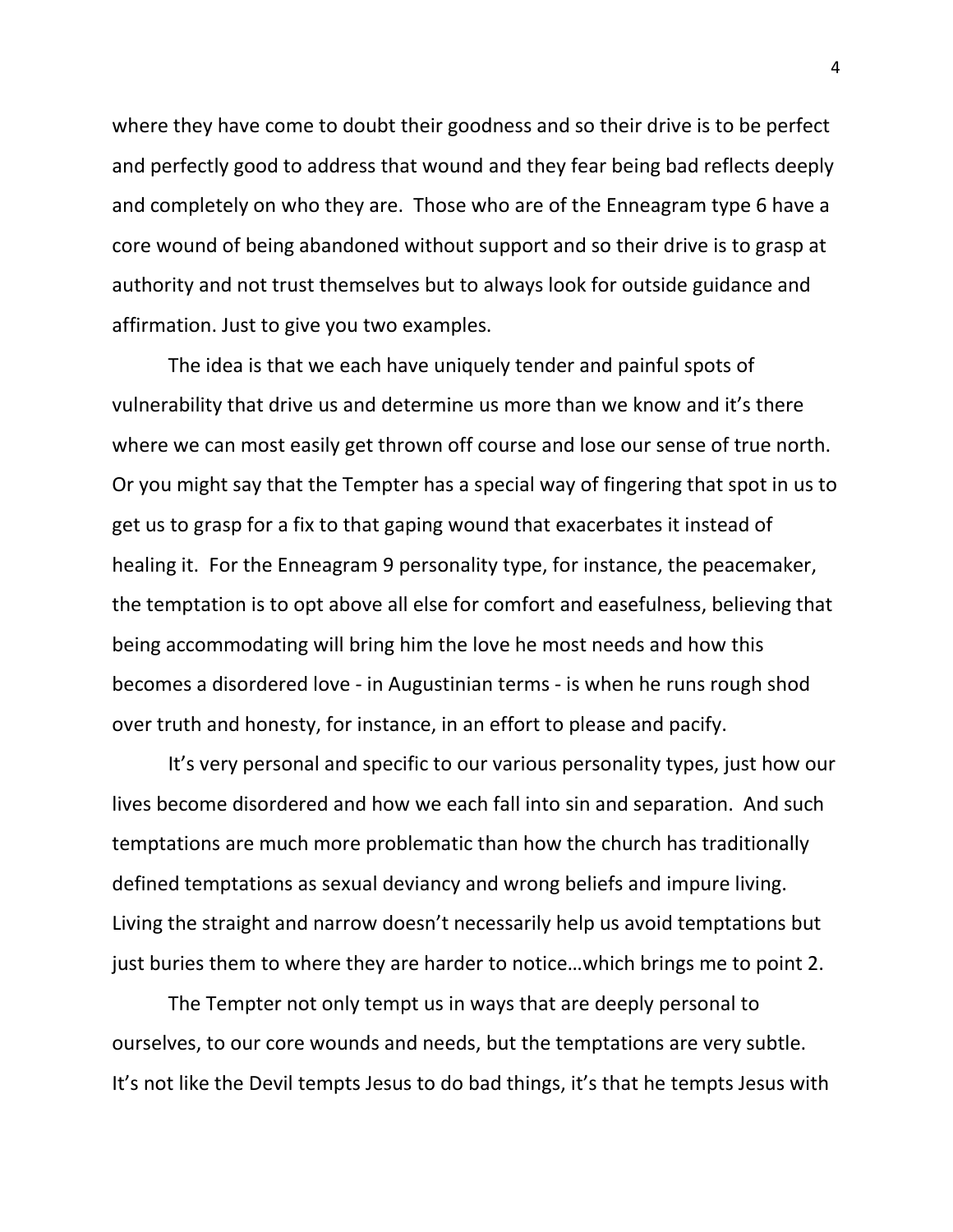the things that Jesus wants badly. He wants to be loved, he wants to be a son, he wants to save the world. The Deceiver does not tempt him with drink or violence, he temps Jesus with good things – you know how many people you could feed by turning stones into bread, how many people you could help from the seat of power in Rome?! The Tempter asks what do you most want, what is your heart's desire, let's run with that and I'll turn it ever so slightly so at first it looks good and holy but eventually that good desire as it becomes all important can become a point of pride if you get it or point of anger if you are thwarted from it or place of envy if others are doing it better. You see how it works?

Father Thomas Keating who developed the Christian practice of Centering Prayer that we've practiced here in this congregation speaks of there being 3 emotional centers by which we are motivated. If we have a negative thought or are in a negative spin, struggling with something deeply in our spirits – anger or fear or resentment or anxiety for instance - Keating suggests we see how it is arises out of a desire for 1. Power and control, or 2. Affection and esteem, or 3. Safety and security or survival. It's likely coming from one of those three emotional centers. They are not bad things in and of themselves but our clinging to them, grasping at them, our making these secondary things primary causes problems. You might say that the Tempter would have us grasping at power and control in a situation when we should be letting go and trusting in God. The Tempter would have us seeking affection in a situation where we should really be seeking truthfulness. The Tempter would have us pursuing our own security regardless of the cost to someone else's. That's the subtly of how we are tempted towards sin. Thomas Keating in the Welcome Prayer encourages us to pray in instances of stress "I let go of my desire for power and control, I let go of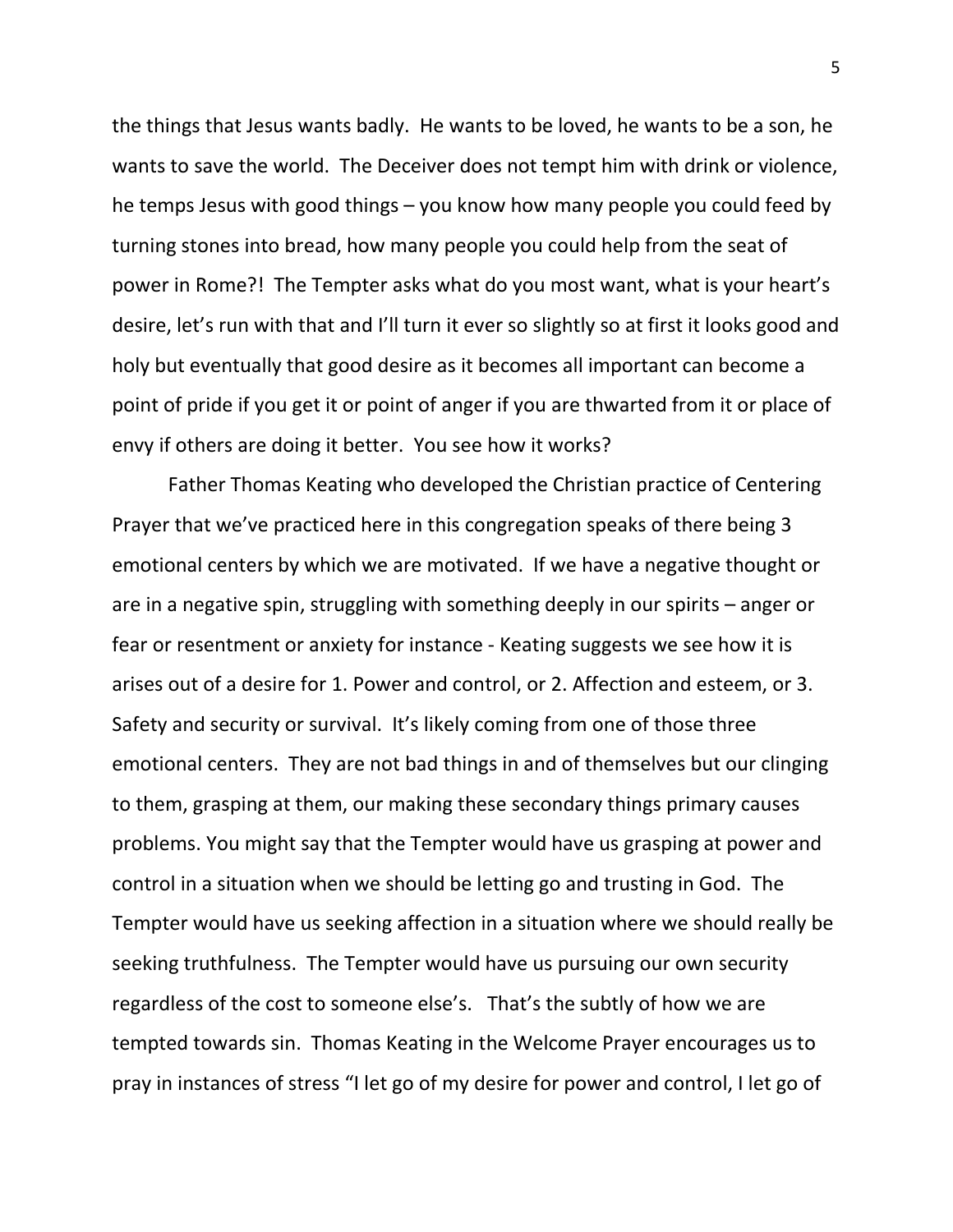my desire for affection and esteem, I let go of my desire for safety and security" and then to rest in God. Try it. It's a remarkable mantra when we sense ourselves spinning out and can help us stay on center, at least for the time being…

Finally, Jesus' wilderness experience teaches us that temptations toward disordered love are very personal and very subtle and third that such temptations are also relentless. The Tempter would sing with the Temptations: "I know you want to leave me, but I refuse to let you go." The Gospel of Luke at the end of this story says "When the devil had finished every test, he departed from him until an opportune time". The Tempter will be personal and subtle and if you overcome the temptation in a given instance, there will be another opportune time.

Throughout his public ministry that followed his time in the wilderness, Jesus was tempted towards each of these very things again, remember the story of the multiplication of the loaves and fish – IF you are the Son of God – he does in the end what the devil invited him to do but… this time it wasn't a miracle to see how much God loved him, it was a miracle arising from how much Jesus loved the people around him. That is love ordered correctly. Then remember Jesus in the Garden of Gethsemane when he was tempted towards his own safety and survival – "let this cup pass from me!" - chose to orient his love towards God despite the fact that it would lead to his own death – "not my will but yours". And finally he stood before Pilate and Pilate asked Jesus if he was King. That must have been tempting to Jesus, right before he's executed to remember the offer for him to Lord over all in the way of earthly kings. But Jesus remained silent. The temptations, the Tempter was right there with him to the bitter, bitter end, it's just that Jesus' trust in and love for God endured further.